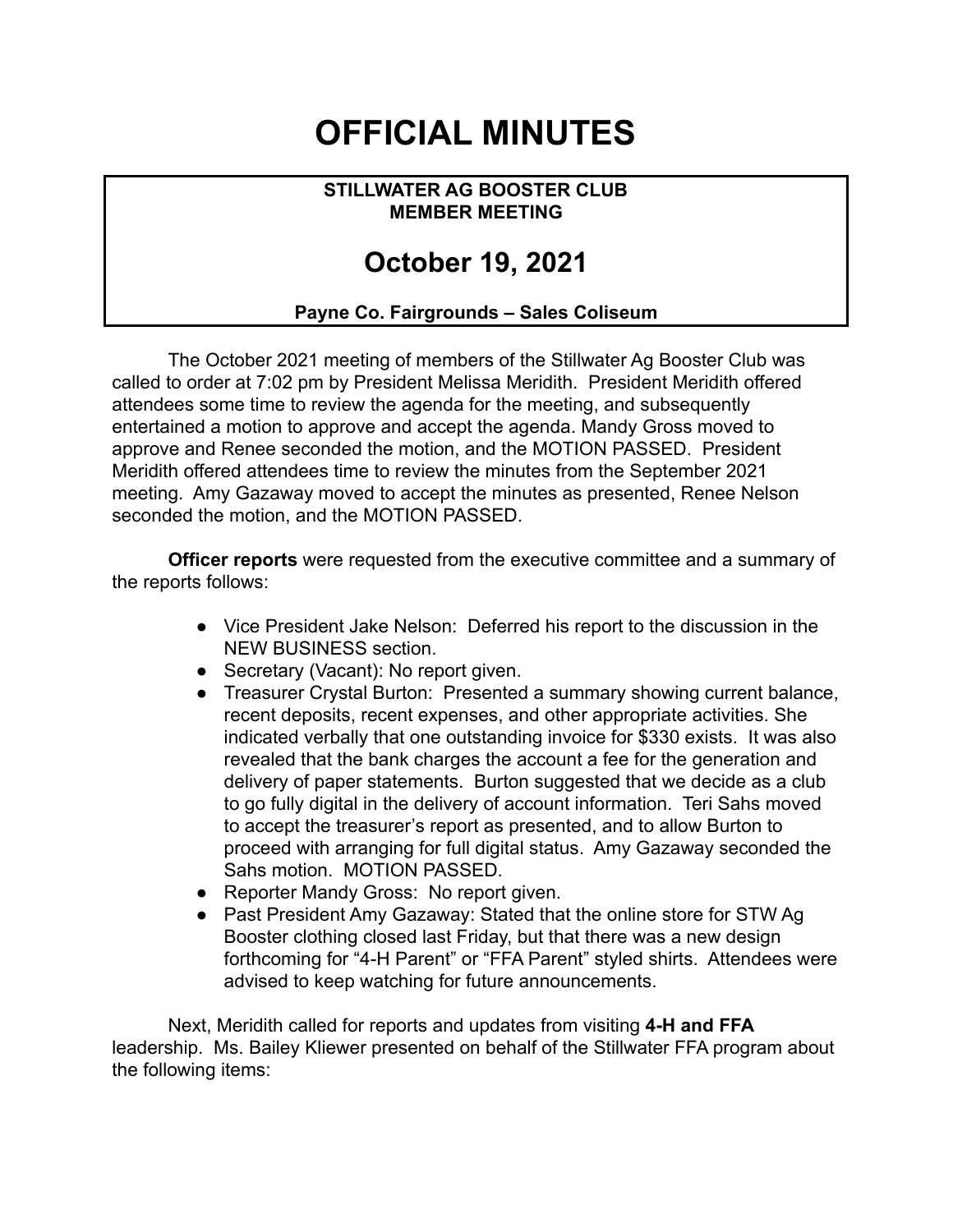- The Stillwater FFA Opening & Closing Ceremonies Team did not advance from their recent State competition, but the teams which outperformed Stillwater were very high ranking teams, which means the competition was quite substantial.
- The October Stillwater FFA meeting will be held tomorrow (Wednesday) night. A spooky arrangement (aka: haunted house) is planned and tremendous exhibitions and demonstrations of fear are anticipated. This frightful event is only open to current Stillwater FFA members.
- The upcoming Sunday is the 5K Race at Boomer Lake. Cans are still needed.
- The 2021 National FFA Convention is next week and there is a tremendous amount of activities planned for the event.
- Speech. (This interim secretary wrote "speech" in his notes, and when it came time to type up the minutes, this interim secretary has zero recollection of the intent of said note.)
- OYE nominations must be postmarked by November 12.
- Stillwater FFA will host a leadership conference on Nov. 18, and ALL PAYNE COUNTY FFA MEMBERS are invited. This includes Payne County schools other than Stillwater. Speakers include OK Secretary of Agriculture Blayne Arthur, and some young lad social media celebrity named Peterson. Cost is \$10/student.
- The Stillwater local show is scheduled for Feb. 19, 2022.

Mrs. Melissa Early provided updates from the Payne County Livestock 4-H Club on the following items:

- Tonight was the pumpkin show.
- A Youth-In-Action conference is scheduled to occur at the Fin-N-Feather Resort in eastern Oklahoma. Two (2) students from the club are slated to attend.
- The Progressive Ag Day was cancelled.
- There is a swine showmanship camp scheduled to occur in November 2021.

In **new business** a number of reports were given:

• Jake Nelson moved and Leah Storm seconded the motion to accept the nomination and election of JW Early as club president. Motion passed.

A final review and discussion of the remaining contents of the agenda occurred.

Elijah Burton moved and Melissa Early seconded to adjourn the meeting. Motion passed. Meeting adjourned at 7:26 pm.